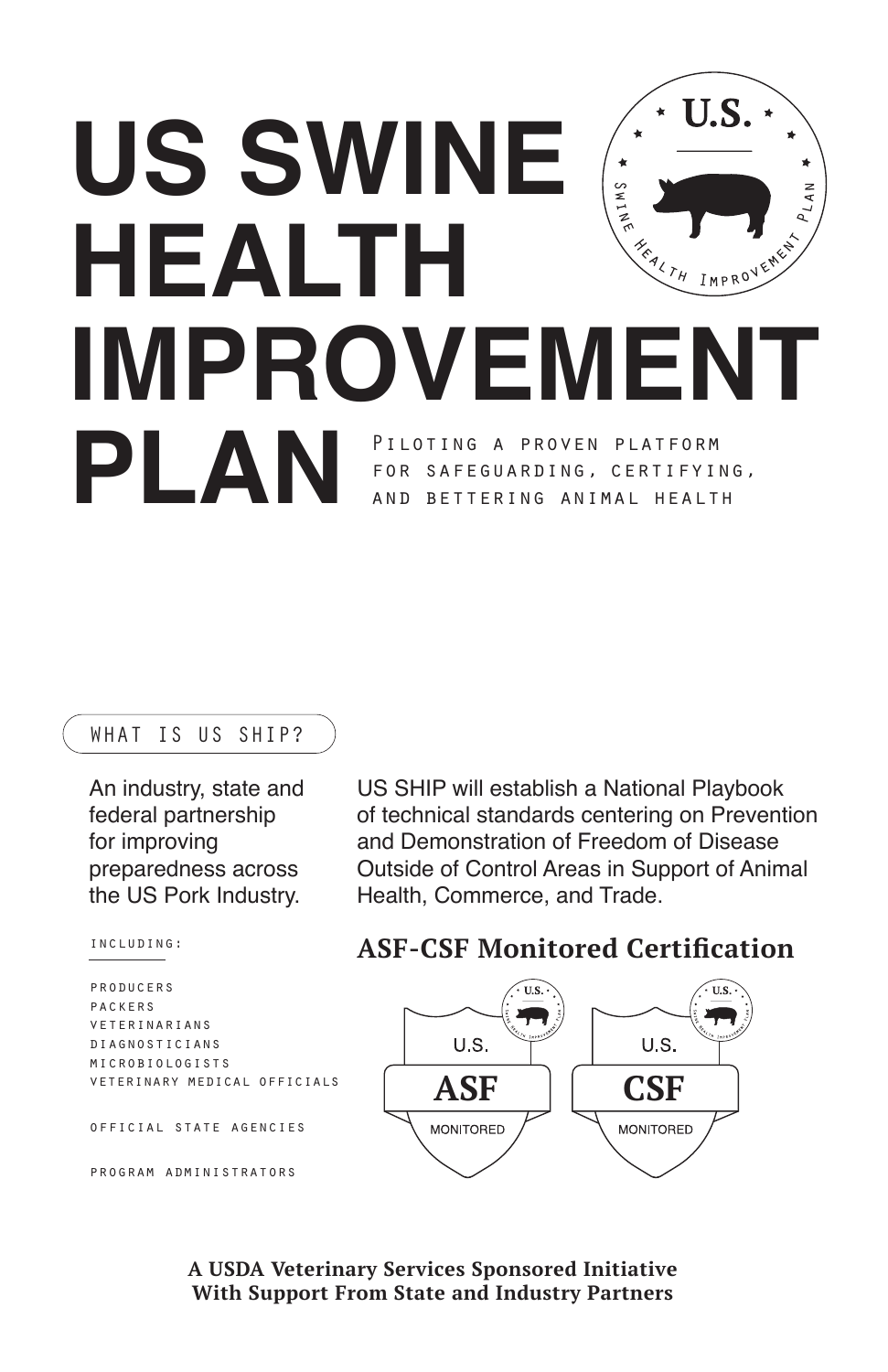



US SHIP is being modelled after the National Poultry Improvement Plan (NPIP), a collaborative effort involving industry, state, and federal partners providing standards for certifying the health status of greater than 99% of commercial poultry and egg operations across the US.

US SHIP aims to establish a similar platform for safeguarding, improving, and representing the health status of swine across participating farm sites, supplychains, states, and regions. Such a working system is needed to support the current and future health assurance needs of the 21st century US pork industry.

The US SHIP ASF-CSF Monitored certification aims to mitigate risks of disease introduction and provide a practical means for demonstrating evidence of freedom of disease (outside of foreign animal disease control areas) in support of ongoing interstate commerce and a pathway towards the resumption of international trade over the course of a trade impacting disease response and recovery period.

## **The time for such a national strategy is now!**



## **usswinehealthimprovementplan.com**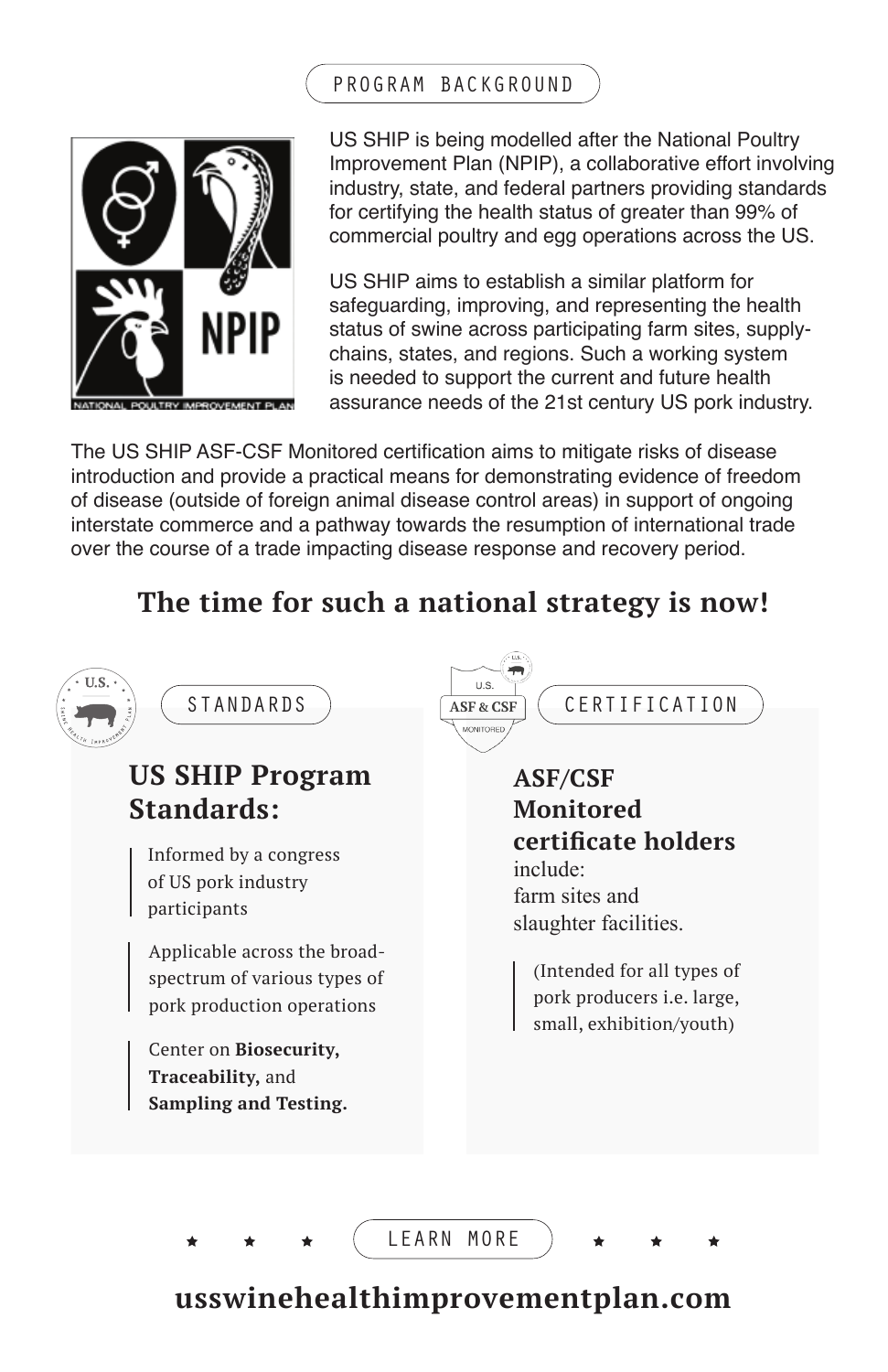

# **US SHIP Participant Checklist**

How to become US SHIP certified



- US SHIP participants need to demonstrate competency in providing at least 30 days of movement information electronically in a common format (e.g., a prescribed CSV file) to the US SHIP OSA in a timely manner
- US SHIP OSA confers certification

## **Step 3. Maintenance of Certification**

Meet or exceed the requirements for the US SHIP certification(s) held

## **usswinehealthimprovementplan.com**